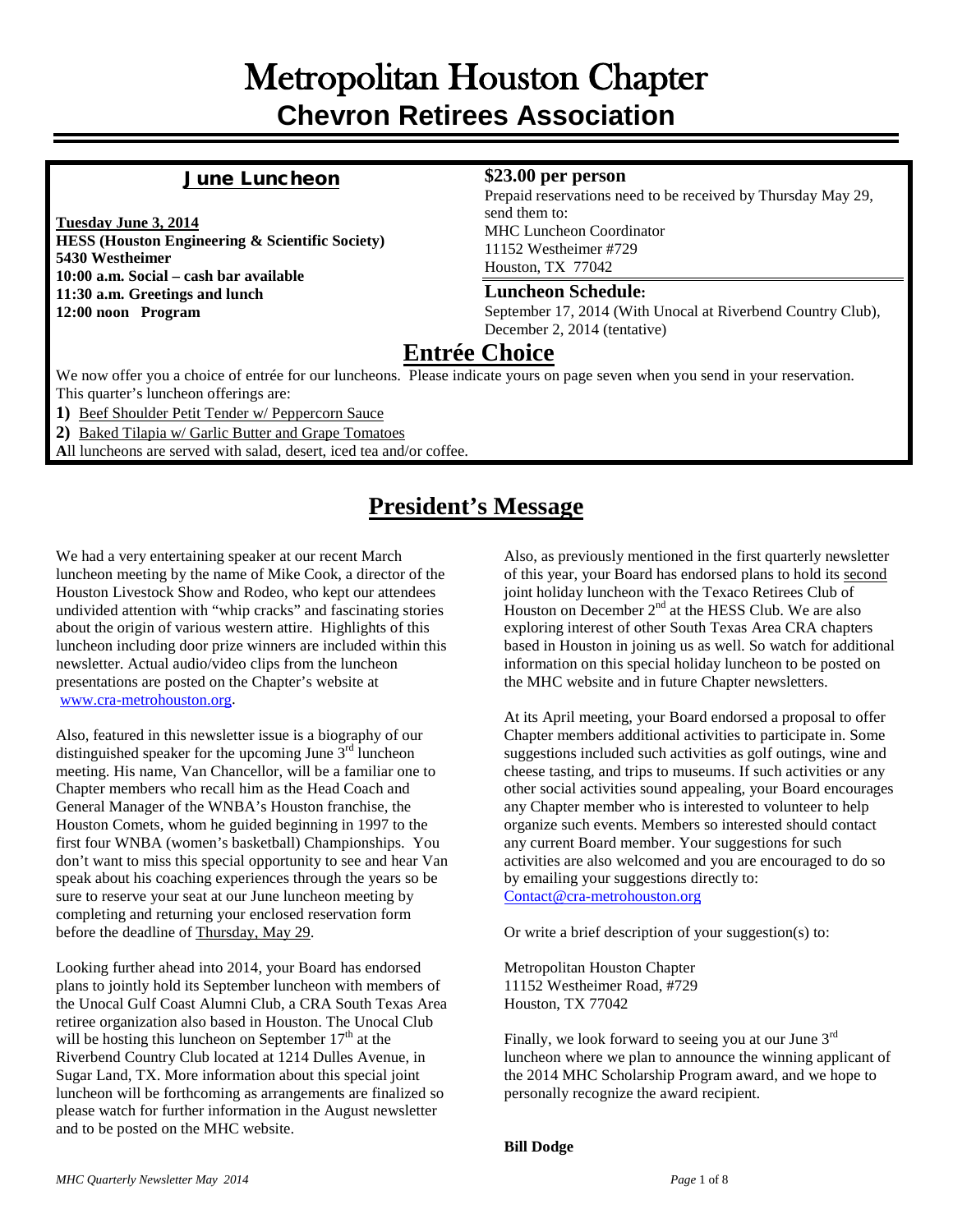## **June Program**



#### **Van Chancellor**

*College - Mississippi State '65*

In his first five years of professional coaching, Van Chancellor raised the standard of excellence within the arena of women's basketball. After being named the Head Coach and General Manager of the WNBA's Houston franchise on April 29, 1997,

Chancellor guided the Comets to the first four WNBA Championships.

 He earned WNBA Coach of the Year honors three consecutive seasons (1997-1999) and was been named head coach of the Western Conference All-Star team three straight years (1999-2001). His best efforts as a coach are evident by both his record and the accomplishments of his individual players. Chancellor's exceptional coaching career in the WNBA, and in college, was recognized with induction into the Women's Basketball Hall of Fame on June 9, 2001.

 Despite the loss of reigning league MVP, Sheryl Swoopes, to a season-ending knee injury and the retirement of Cynthia Cooper, Chancellor led his team to a 19-13 mark in 2001 and a fifth consecutive trip to the playoffs. In addition, Janeth Arcain earned the WNBA Most Improved Player award and Tina Thompson became just the fifth player in WNBA history to record 2,000 points.

 During the 2000 season, Chancellor and the Comets won their fourth consecutive WNBA Championship and became the only professional sports franchise in the United States in the past decade to win four straight titles.

 The Comets concluded the regular season with a 27-5 record and a perfect 6-0 mark in the playoffs. Individual honors went to Swoopes, who won her first-ever WNBA Most Valuable Player award and was named as the league's Defensive Player of the Year. Cooper was also named MVP of the WNBA Championship series for the fourth consecutive time.

 Chancellor also coached the 1998 WNBA Touring Team, a squad of elite WNBA players who competed against the best teams in Brazil.

 Before joining the professional ranks, Chancellor spent 19 successful seasons as the head coach of the University of Mississippi Lady Rebels. Under his guidance, the Lady Rebels posted a winning percentage of .740 (439-154), made 14 NCAA Tournament appearances and became recognized as one of the premier women's basketball programs in the nation.

 As a collegiate coach, Chancellor ranks 14th in all-time winning percentage amongst women's basketball coaches. Chancellor, who was named SEC Coach of the Year on three occasions ((1987, 1990, 1992), never had a losing overall record at Ole Miss despite competing in one of the toughest conferences in the nation.

 Chancellor played two years of basketball at East Central Junior College in Decatur, MS. Chancellor later transferred to Mississippi State, where he earned a bachelor's degree in math and physical education in 1965. He entered the coaching ranks during his senior year at Mississippi State, serving as head coach of the boys' basketball team at Noxapater High School. Chancellor went on to coach boy's and girls' basketball at Horn Lake High School and Harrison Central High School in Mississippi. Chancellor received his master's degree in physical education from the University of Mississippi in 1973.

 Born September 27, 1943, in Louisville, Mississippi, Chancellor and his wife, Betty, live in Houston and have two children, John and Renee, and four grandsons.

 A book published in the fall of 1999, "Nothin' But a Champion," chronicles Chancellor's life from his childhood in Mississippi through his third WNBA Championship with the Houston Comets.

 In addition to his coaching duties, Chancellor works during the offseason as a television color analyst for Southeastern Conference women's basketball.

#### **Professional Coaching Record Regular Season**

| <b>YEAR</b>   | TEAM    |     | WINS LOSSES PCT |      |
|---------------|---------|-----|-----------------|------|
| 1997          | Houston | 18  | 10              | .643 |
| 1998          | Houston | 27  | 3               | .900 |
| 1999          | Houston | 26  | 6               | .813 |
| 2000          | Houston | 27  | 5               | .844 |
| 2001          | Houston | 19  | 13              | .594 |
| 2002          | Houston | 24  | 8               | .750 |
| 2003          | Houston | 20  | 14              | .588 |
| 2004          | Houston | 13  | 21              | .382 |
| <b>TOTALS</b> |         | 174 | 80              | .685 |

|               |             | <b>Post Season</b> |                   |       |
|---------------|-------------|--------------------|-------------------|-------|
| YEAR          | <b>TEAM</b> | <b>WINS</b>        | <b>LOSSES PCT</b> |       |
| 1997          | Houston     | $\mathcal{L}$      | 0                 | 1.000 |
| 1998          | Houston     | 4                  | 1                 | .800  |
| 1999          | Houston     | 4                  | 2                 | .667  |
| 2000          | Houston     | 6                  | 0                 | 1.000 |
| 2001          | Houston     | 0                  | 2                 | .000  |
| 2002          | Houston     | 1                  | $\mathfrak{D}$    | .333  |
| 2003          | Houston     | 1                  | 2                 | .333  |
| 2004          | Houston     | 0                  | 0                 | .000  |
| <b>TOTALS</b> |             | 18                 | 9                 | .667  |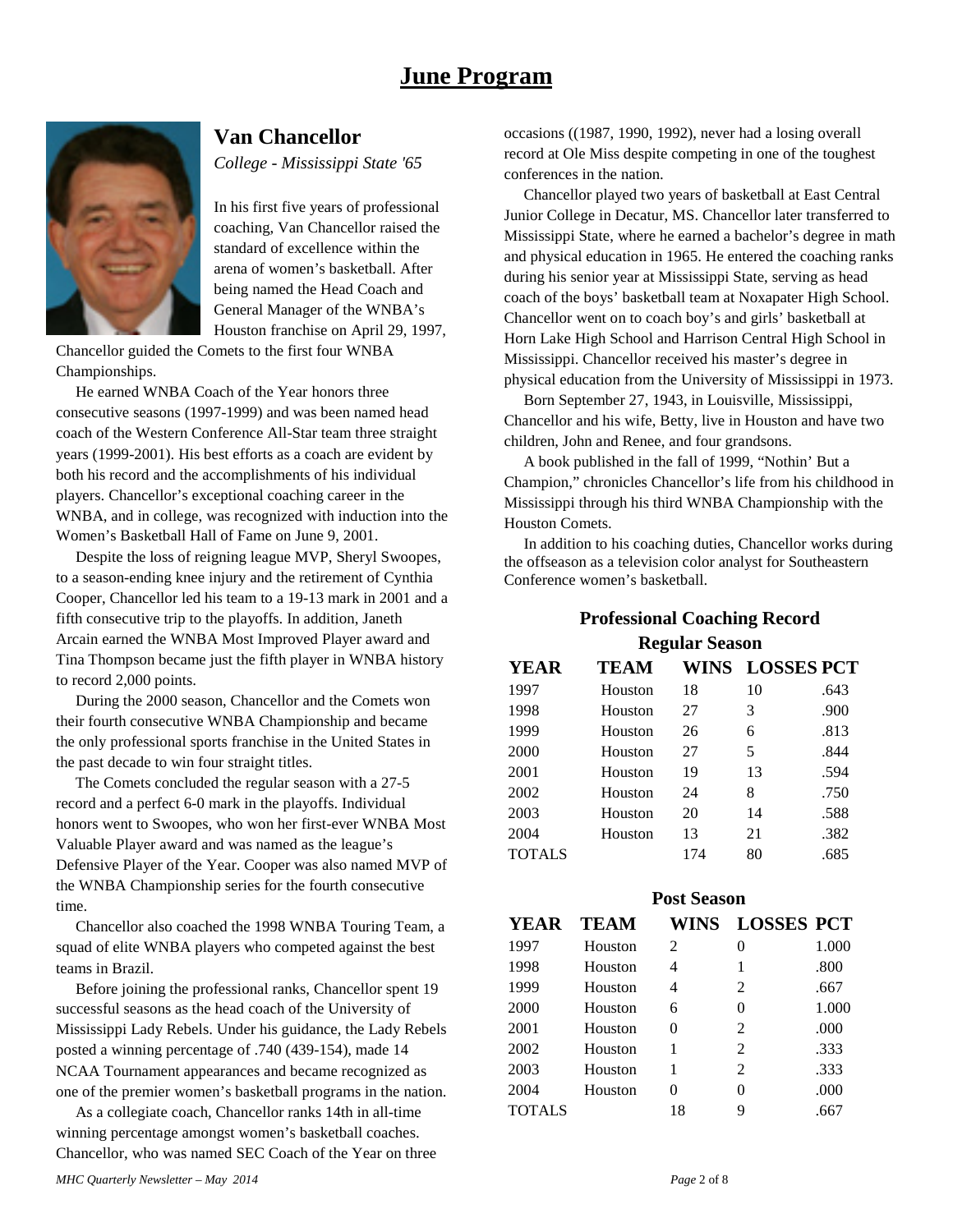# **Treasurer's Corner**

| <b>Year to Date Financial Summary</b> |               |            |  |
|---------------------------------------|---------------|------------|--|
| <b>REVENUE</b>                        | <b>Budget</b> | Actual     |  |
| Income                                | \$4,500       | \$4,796    |  |
|                                       |               |            |  |
| <b>EXPENSES</b>                       |               |            |  |
| <b>CRA Dues</b>                       | \$1,125       | \$1,053    |  |
| <b>HESS Club Charges</b>              | \$650         | \$83.30    |  |
| Scholarship                           | \$2000        | \$0        |  |
| Web Site                              | \$200         | \$0        |  |
| Misc. Expenses                        | \$250         | \$99.63    |  |
| Mail Box                              | \$468         | \$0        |  |
| <b>Luncheon Door Prizes</b>           | \$600         | \$150      |  |
| Luncheon Entertainment                | \$600         | \$0        |  |
| <b>TOTAL EXPENSE</b>                  | \$5,893       | \$1,385.93 |  |
|                                       |               |            |  |

# **Membership**

It is apparent that our membership numbers are down from last year. What can we do about it? We are looking at having more events and gatherings to provide members more reasons to stay. What we need from all of you is for you to talk to your fellow past employees that haven't already joined to consider joining MHC. Just give them the link to our website[, www.cra-metrohouston.org.](http://www.cra-metrohouston.org/) If every current member just contacted one potential new member we will be on our way to a bigger and better organization. Remember just one.

| <b>Membership by Month</b> |        |        |       |       |
|----------------------------|--------|--------|-------|-------|
| <b>Month Dues</b>          | Member | Member | Month | YTD   |
| Paid                       | Year   | Year   | Delta | Delta |
|                            | 2013   | 2014   |       |       |
| Prior to October           | 11     | 3      | -8    | -8    |
| October                    | Ω      | 2      | 2     | -6    |
| November                   | 204    | 203    | -1    | $-7$  |
| December                   | 67     | 71     | 4     | $-3$  |
| January                    | 16     | 22     | 6     | 3     |
| February                   | 80     | 45     | $-35$ | $-32$ |
| March                      | 22     | 46     | 24    | -8    |
| April                      | 3      | 8      | 5     | -3    |
| May                        | 25     | 0      | $-25$ |       |
| June                       | 7      | 0      | $-7$  |       |
| July                       | 2      | Ω      | $-2$  |       |
| August                     | 8      | Ω      | -8    |       |
| September                  | O      | Ω      | O     |       |
| <b>Total Members</b>       | 445    | 400    |       |       |

# **Last Meeting Highlights**



Mike is a director of the Houston Livestock Show & Rodeo and a past chairman of the speakers committee. He has been on several committees since 1979 including the Corral Club Committee the Swine Auction Committee and the Speakers Committee which he still serves on today.

Mike gave a very entertaining talk about the History of the Cowboy,

his equipment and how the history helped with the founding of the Houston Livestock Show & Rodeo one of the largest donors of SCHOLARSHIPS in TEXAS and in the UNITED STATES. He is ONE of 32,000 volunteers who help put on the world's largest Livestock Show & Rodeo. In 2013 it had a record attendance of 2,506,238 visitors.

# 2014 SCHOLARSHIP PROGRAM

# **\$1197 Thanks to YOU!!! \$1197**

**Thanks to your generous contributions, through April, we have received \$1197.00 toward our 2014 Scholarship of \$2,000 which will be presented at the June luncheon. We are gratified to see that our members share our commitment:** 

## **"These Students Are Our Future".**

**Please consider supporting the continuation of this annual scholarship by making a financial contribution. As each year passes, our scholarship funds are diminished. If all of us would consider giving even a small amount when we mail in our membership renewal form, together we can Make a Difference.**

 **Rest assured your contributions are being accounted for separately and will be used for no other purpose. We hope you continue your help in MHC's funding this very worthwhile program.**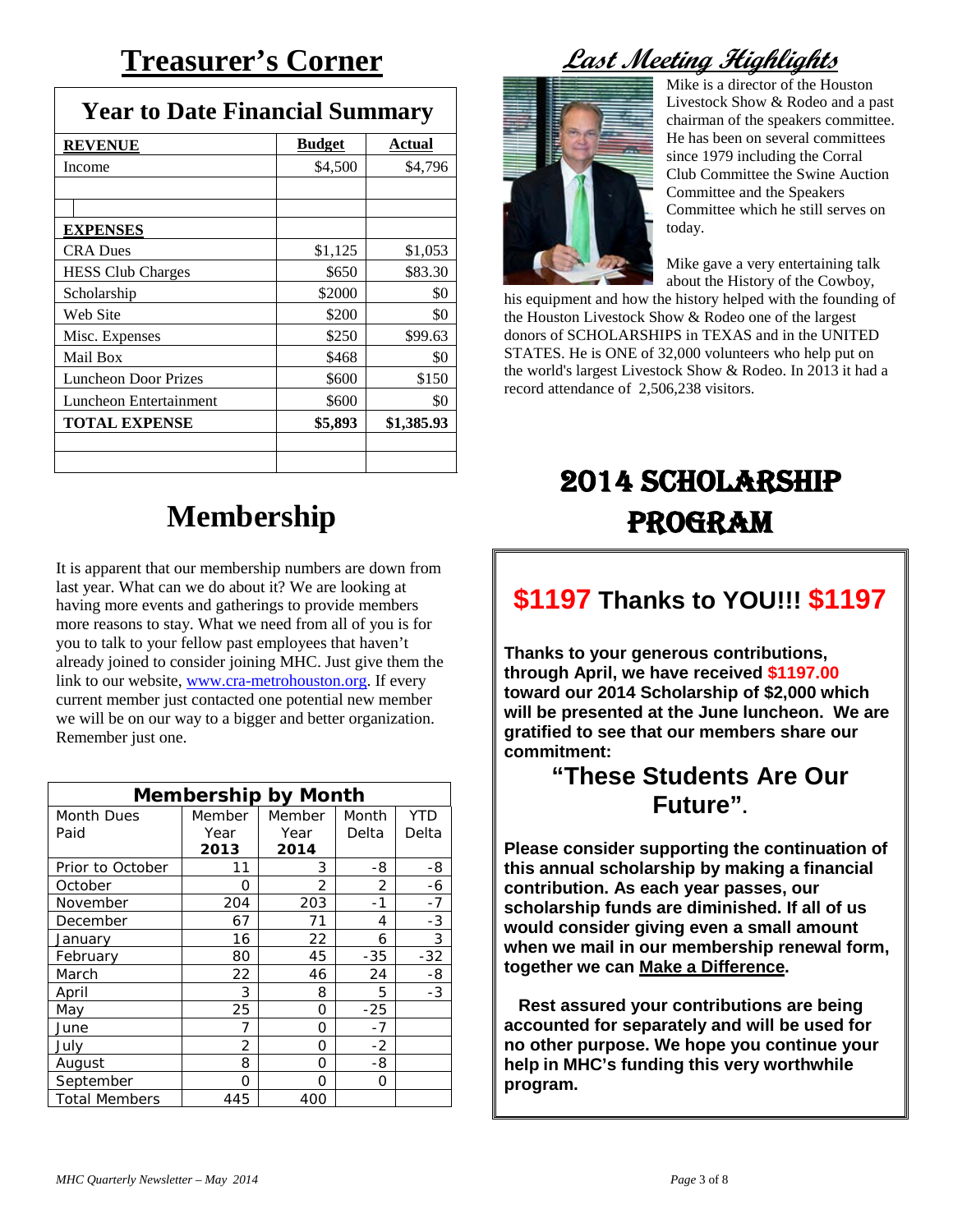## IN MEMORIAM



We regret to report the loss of some of our friends:

| <b>Ruth Carter</b>                          | 2/21/2014  | Gulf    |
|---------------------------------------------|------------|---------|
| James Decker                                | 1/29/2014  | Chevron |
| Orval Fouse                                 | 1/29/2014  | Chevron |
| Dale Hamaker                                | 2/9/2014   | Texaco  |
| William Mace                                | 12/30/2013 | Gulf    |
| <b>Walter Mather</b>                        | 4/16/2014  | Chevron |
| <b>Charles Mattei</b>                       | 4/18/2014  | Gulf    |
| <b>Benton McGarrah</b>                      | 3/20/2014  | Texaco  |
| <b>Robert Overton</b>                       | 2/5/2014   | Gulf    |
| <b>John Perkins</b>                         | 3/9/2014   | Chevron |
| Carroll Roesler                             | 4/2/2014   | Gulf    |
| Dolores Rubio                               | 1/19/2014  |         |
| Paul Rustemier                              | 1/21/2014  | Gulf    |
| <b>James Sekeres</b>                        | 3/9/2014   | Gulf    |
| Arlene Van Eman<br>Spouse of Chuck Van Eman | 2/21/2014  | Chevron |
|                                             |            |         |
|                                             |            |         |
|                                             |            |         |

We extend our deepest sympathy to the families of these individuals

Please help us keep this section up to date. Many of our retiree families do not put an obituary in the Houston Chronicle. When you learn of the death of a retiree, please pass that information to Dorothy Greenwood.

# *Seen at the Last Luncheon*

We thought you might be interested in who attended our March 4<sup>th</sup> luncheon. An informal list of attendees is below. If you haven't seen some of your MHC friends in a long time, come to the June 3 luncheon. You'll likely see them there!

Bill Alvarez Larry Hesketh Harold Ayers Lorie Hougland Doris Baker Clo Ladner Esther Bender Mildred Lynn Sam Bounds **Pansy Meyer** Truman Childress Howard O'Donnell Mike Cook Jim Robertson Linda Dodge **Pete Rowland** Bill Dodge Chuck Rubins Monte Edlund Charles Specht Glenn Ewan Jim Stokes Lorraine Ewan Ulises Tovar Buford Foster George Treibel Donna Foster **Louise Trotter** Jim Gerhardt Bill Wally Dorothy Greenwood Clint Webber Charlie Hancock Sandra Webber Shirald Hendrix Pat Whitnel

**Please bring nonperishable food and paper products to the meeting for this very worthy community service.**



*A little girl, dressed in her Sunday best, was running as fast as she could, trying not to be late for Bible class. As she ran she prayed, 'Dear Lord, please don't let me be late! Dear Lord, please don't let me be late!'* 

*While she was running and praying, she tripped on a curb and fell, getting her clothes dirty and tearing her dress. She got up, brushed herself off, and started running again!* 

*As she ran she once again began to pray, 'Dear Lord, please don't let me be late...But please don't shove me either!'*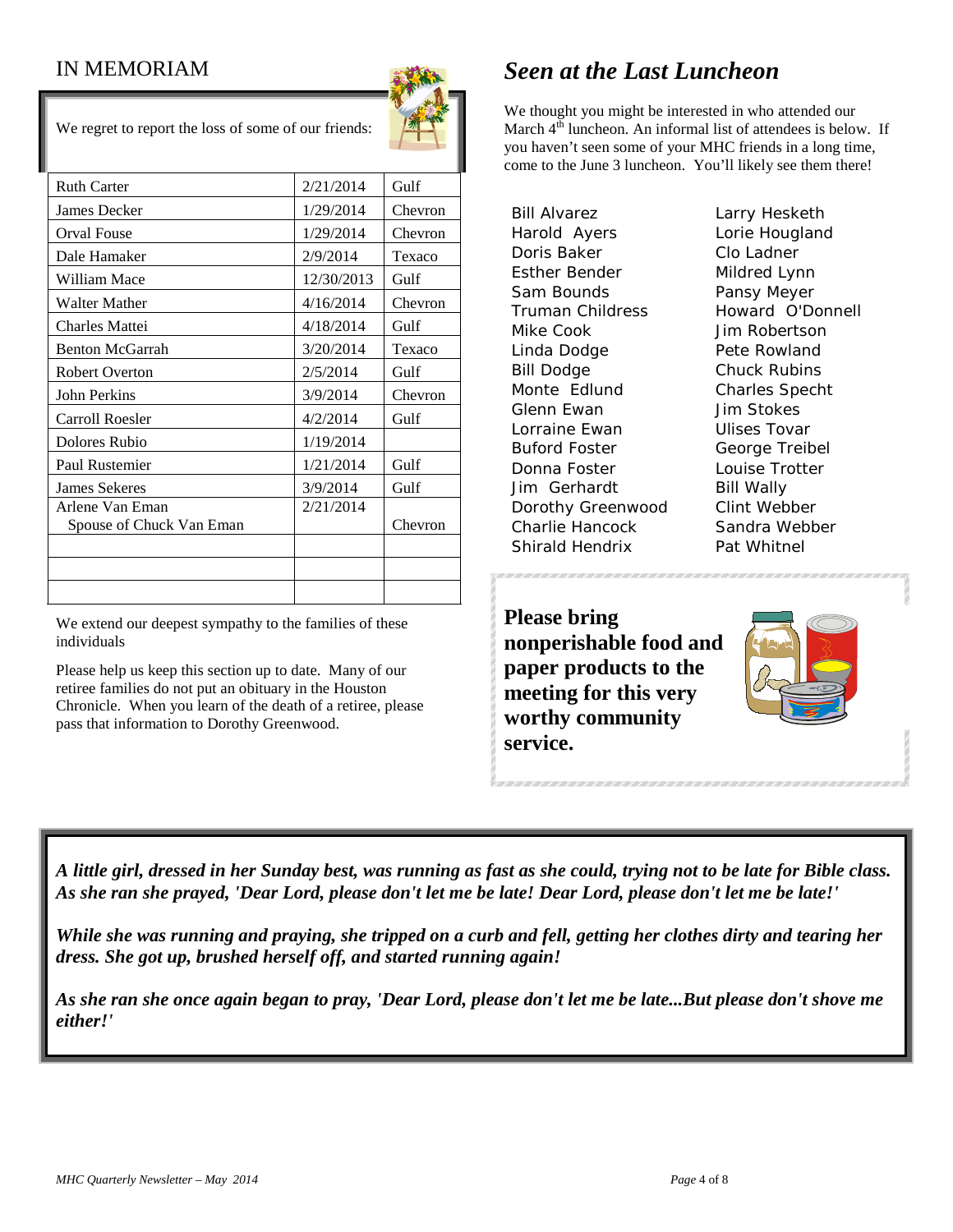# Door Prize Winners





PETE ROWLAND BUFORD FOSTER JIM GERHARDT







Mildred Lynn Ester Bender Linda Dodge









LORRAINE EWAN LORIE HOUGLAND DOROTHY GREENWOOD